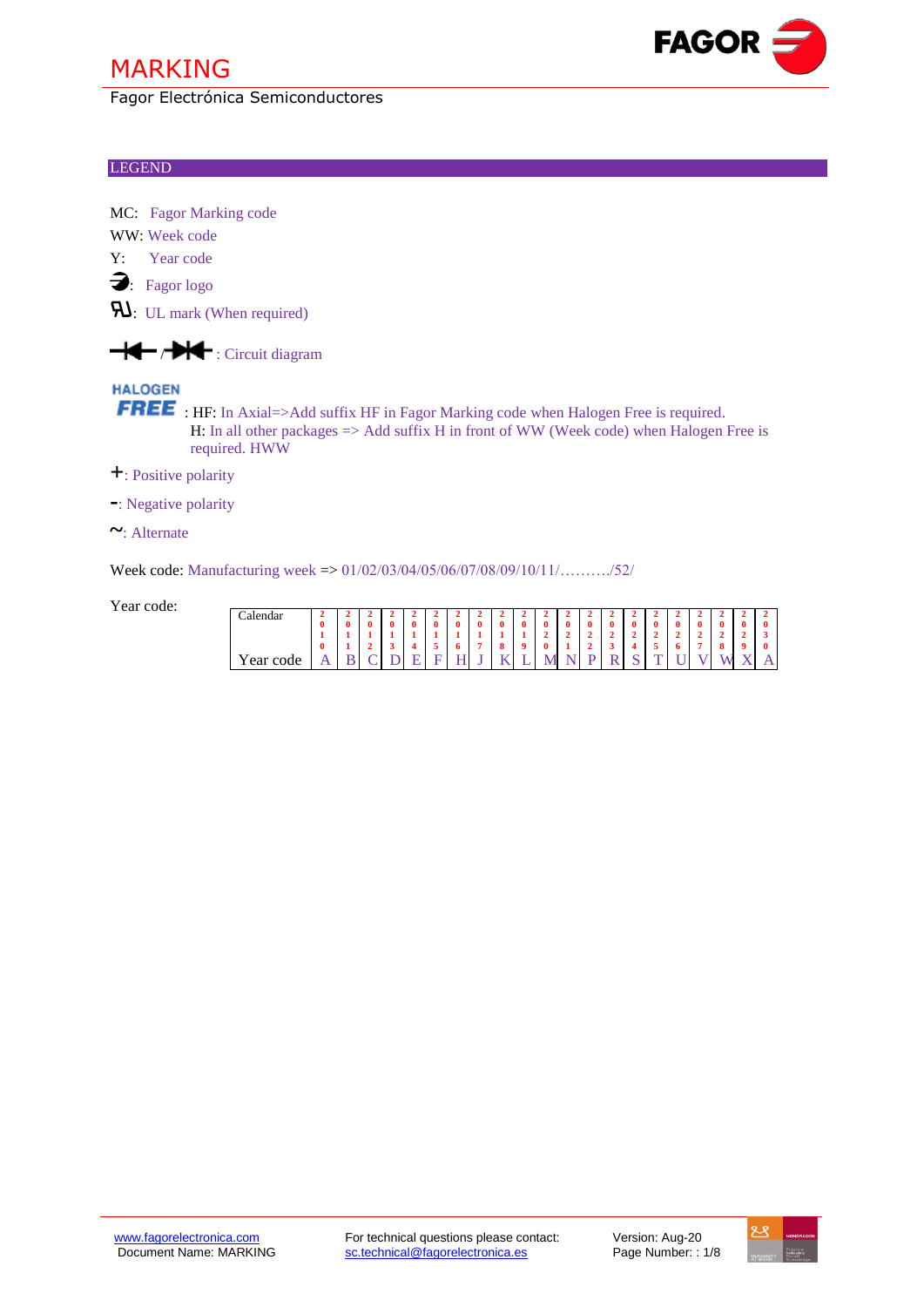Fagor Electrónica Semiconductores

## DIODES

### AXIAL MARKING *DIODES*

Package: DO-35 / A-405 / DO-41M / DO-204AL (DO-41) /DO-204AC (DO-15) / DO-201AE / DO-201AD (DO- $27)$  / P-6 / R-6 Package: DO-35

### DO-35 DO-41 MINI



- ● Fagor logo<br>MC: Marking code

**Fagor Electrónica, S. Coop.**

Example

**FAGOR** 

A-405 / DO-204AL (DO-41) / DO-204AC (DO-15) / DO-201AE / DO-201AD (DO-27) / P-6 / R-6



\* No cathode band for bidirectional.

\* HF: Halogen free products MC finished in HF; eg.1N4001GPH

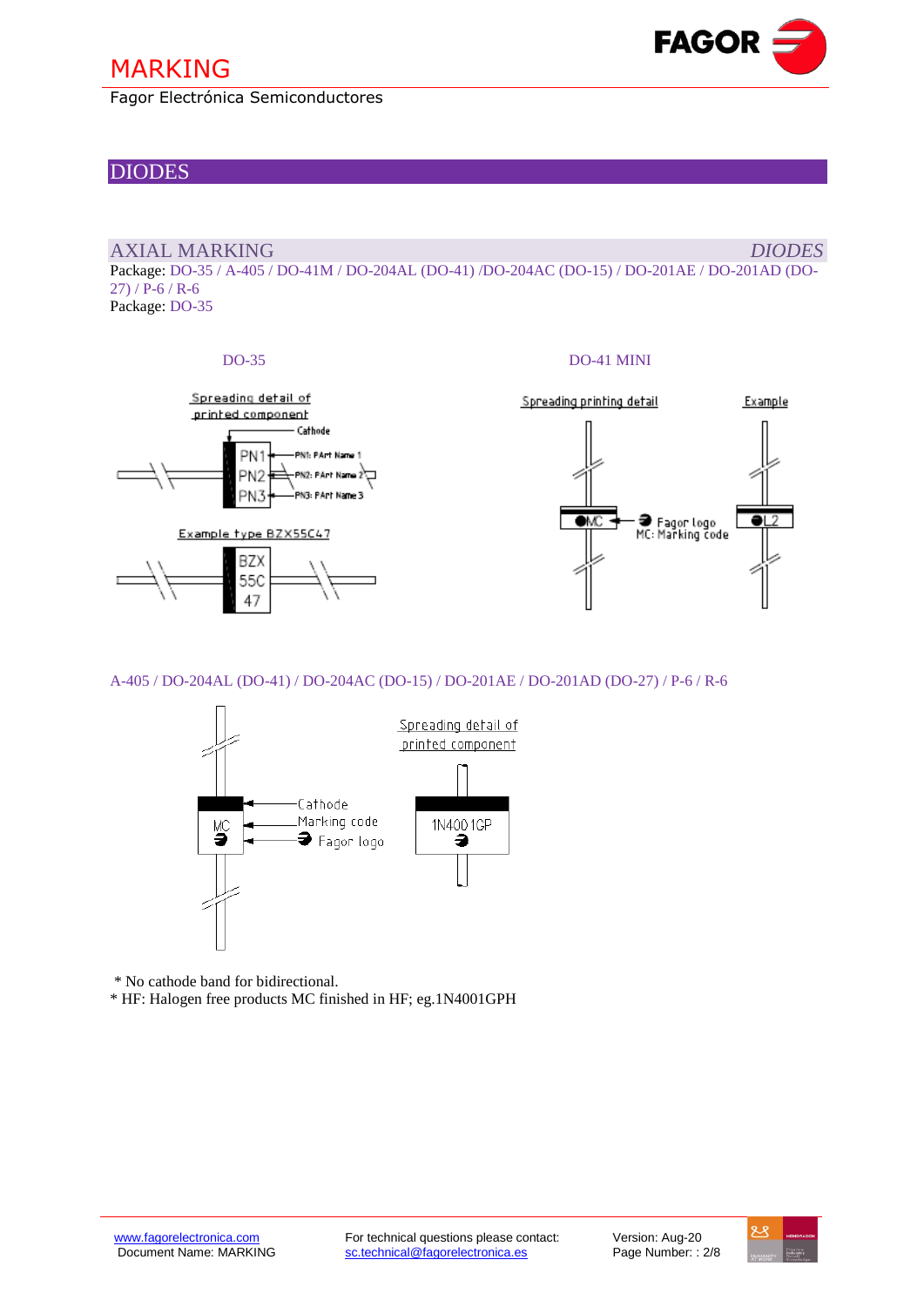Fagor Electrónica Semiconductores



## SMD MARKING *DIODES*

Package: DO-214AC (SMA) / DO-214AA (SMB) / DO-214AB (SMC) / SOD123W / SOD128 / POWER SMD1 / TO-263AB (D2PAK) / TO-252AA (DPAK)

# DO-214AC (SMA)/DO-214AA (SMB)/DO-214AB (SMC) SOD123W/SOD128/POWER SMD1

Cathode МC Marking code F WW 2 Week code ear code **a** Fagor logo



# TO-263AB (D2PAK) / TO-252AA (DPAK) TO-277A (SMPC)



\* No cathode band for bidirectional.

\* H: Halogen free products add suffix H before WW week code; eg.H21

# POWER PACK MARKING **DIODES**

Package: TO-220AC / TO-220AB / ITO-220AC / ITO-220AB / TO-247AD

SFAF504G

 $9210$ 

# TO-220AC / ITO-220AC  $\frac{Example}{Example}$



TO-247AD









Example

**RSM 210** 



Cathode

**MC WW** 



MC: Marking code

WW: Week code

Y: Year code

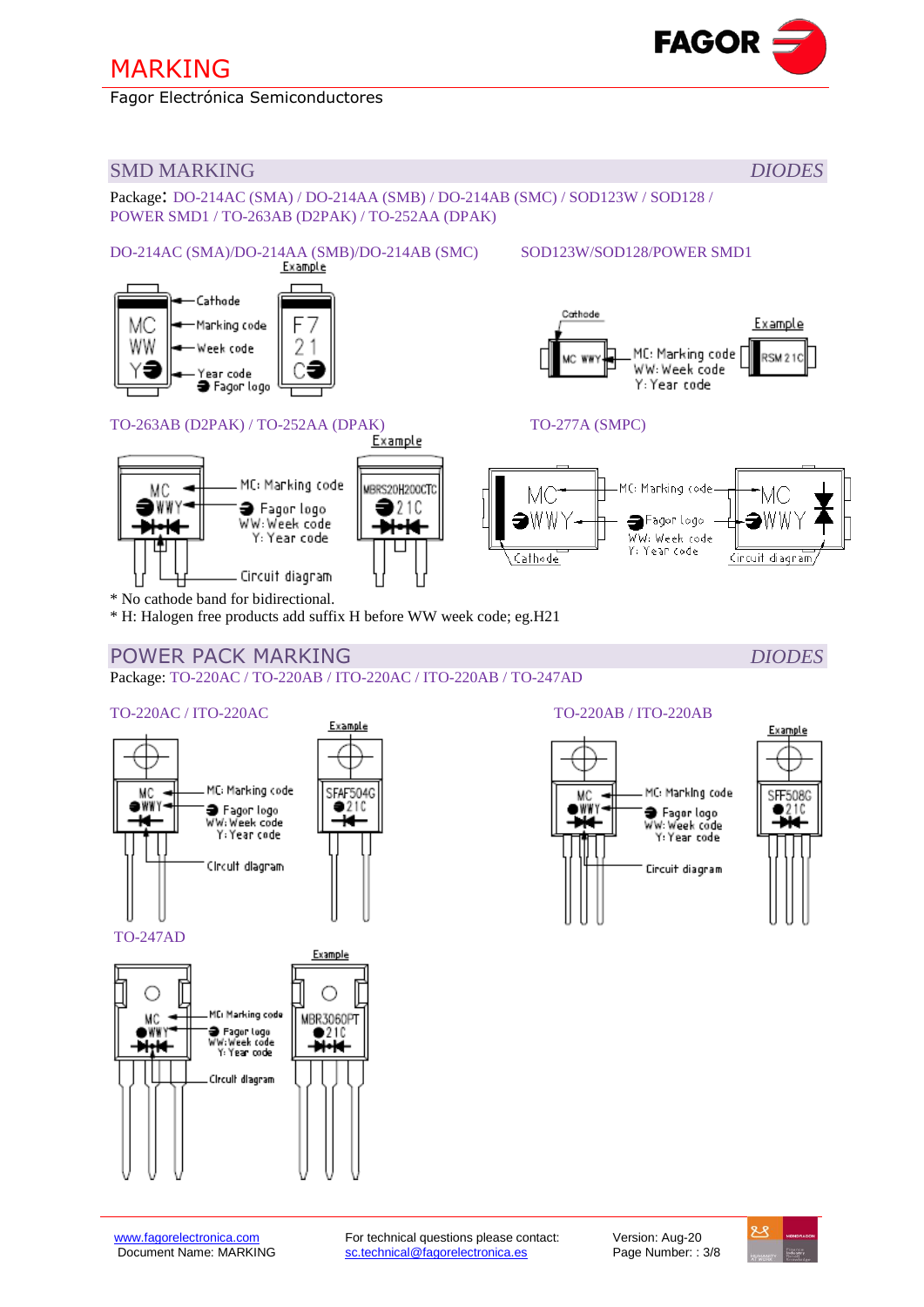Fagor Electrónica Semiconductores

## **BRIDGES**

## IN LINE MARKING *BRIDGES*

Package: GBL / GBU / DSB MEDIUM IN LINE / DXB BIG IN LINE

### GBL GBU



### DSB MEDIUM IN LINE DXB BIG IN LINE



 $\sim$ : Alternate







## SMD MARKING *BRIDGES*

Package: TO-269AA (MBS) / DFS / THIN DFS **/** THIN MINI DIP

### TO-269AA (MBS) DFS / THIN DFS Example  $-$ : Negative - : Negative + : Positive + : Pośitive MC: Marking code MC MC MC: Marking cod<mark>e</mark> RMB4 ● Fagor Logo<br>WW:Week code<br>Y:Year code DWWY )WWY ● Fagor logo<br>WW:Week code<br>Y:Year code  $21C$



⊢

Ή





### THIN MINI DIP





[www.fagorelectronica.com](http://www.fagorelectronica.com/) **For technical questions please contact:** Version: Aug-20<br>
Document Name: MARKING sc.technical@fagorelectronica.es Page Number: : [sc.technical@fagorelectronica.es](mailto:sc.technical@fagorelectronica.es) Page Number: : 4/8

: Alternate



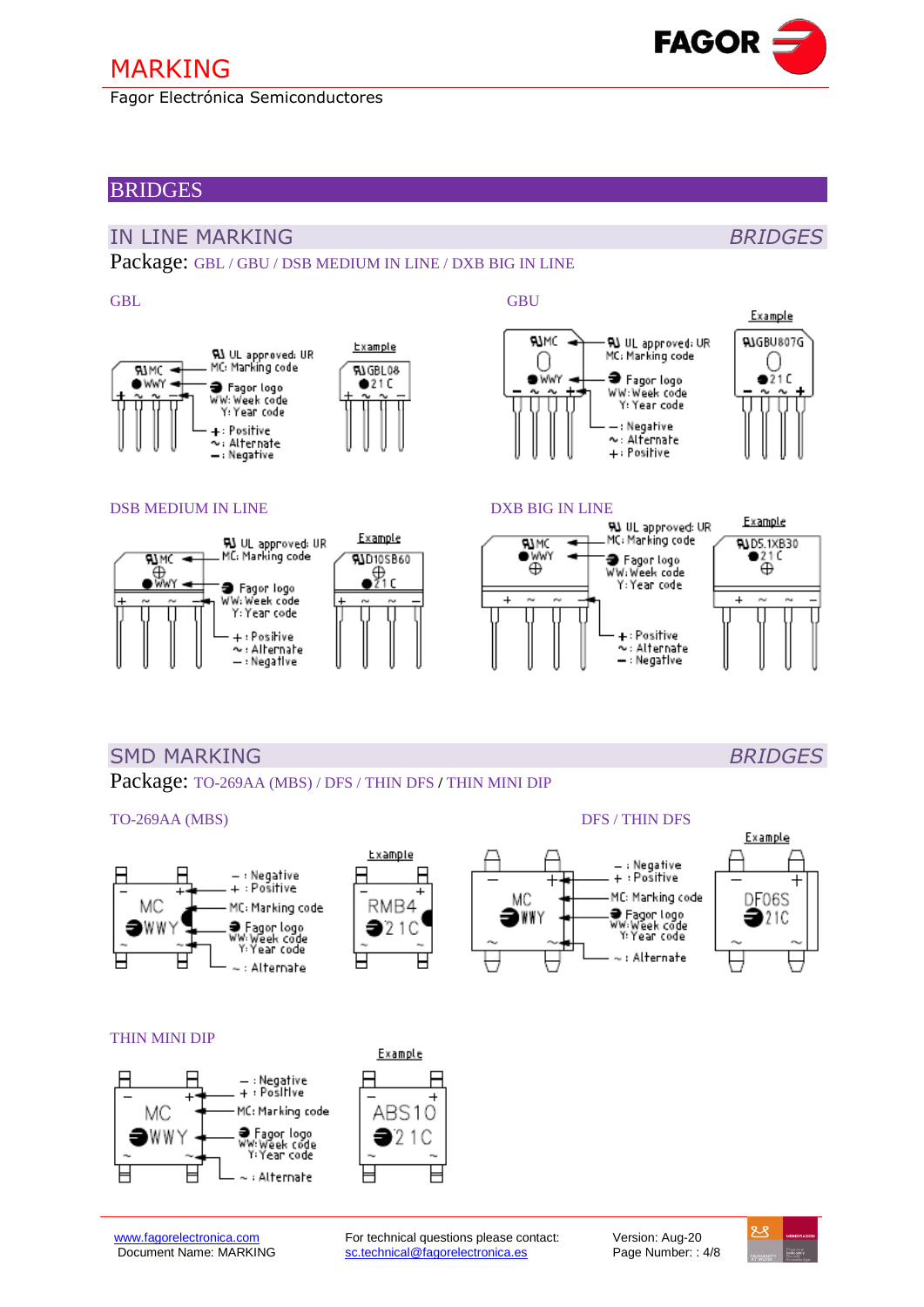DFM / THIN DFM

Fagor Electrónica Semiconductores

Package: DFM / THIN DFM





# **FASTON/WIRED MARKING** BRIDGES

Package: POWER / POWER L

POWER



POWER L





RADIAL/THROUGH HOLE MARKING *BRIDGES*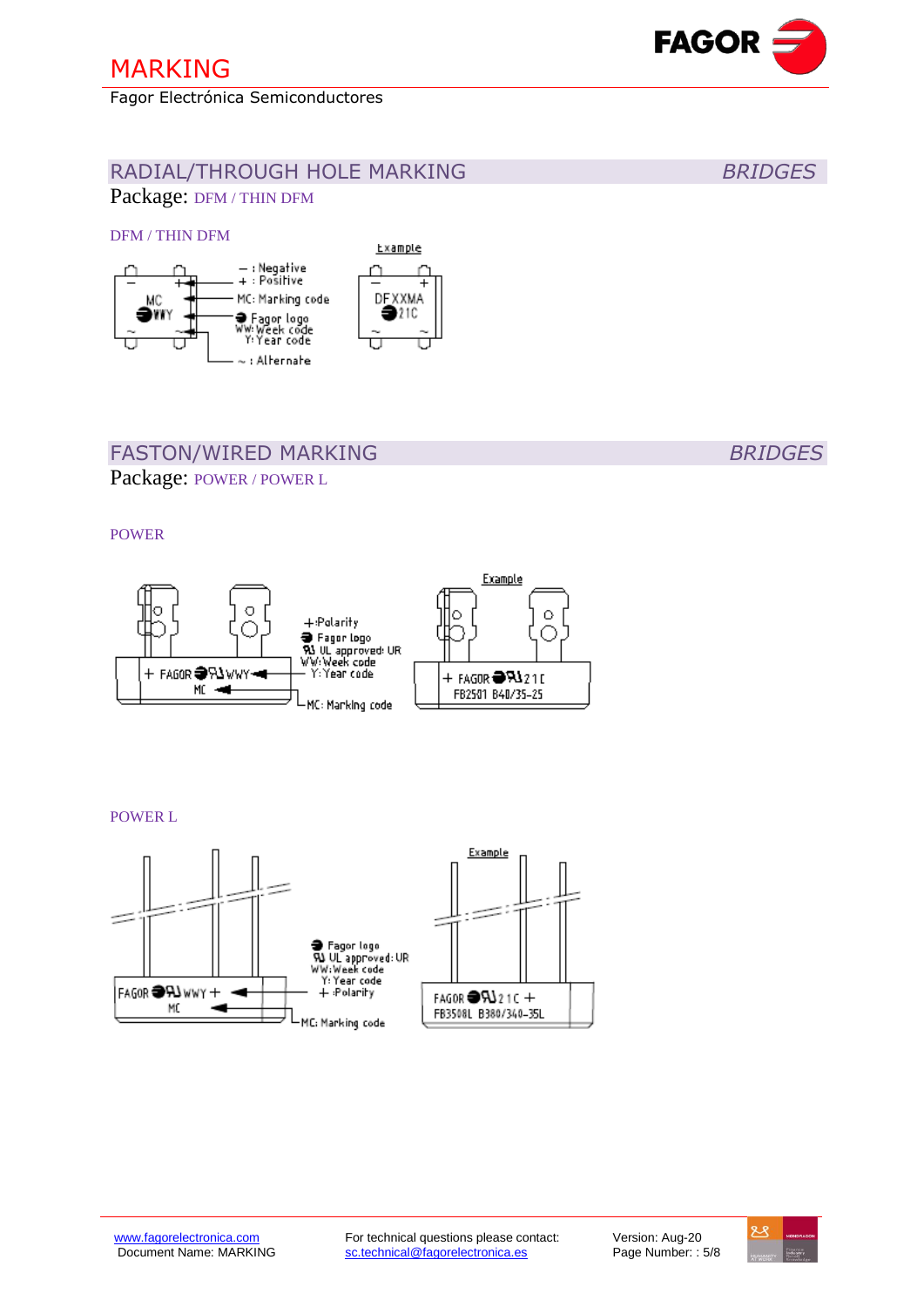Fagor Electrónica Semiconductores

## THYRISTORS

### AXIAL MARKING *THYRISTORS* Package: DO-35

### DO-35 DIAC



## SMD MARKING *THYRISTORS*

Package: TO-261AA (SOT-223) /TO-236AB (SOT-23 3L) / TO-252AA (DPAK) / TO-263AB (D2PAK) / DO-213AA (MINIMELF)



TO-252AA (DPAK) TO-263AB (D2PAK)







● Fagor logo

MC: Marking code

XXX:Test sort name

G: Format type

WW: Week code Y: Year code



Example

FT12

10BC<br>21C



XXXG

WWY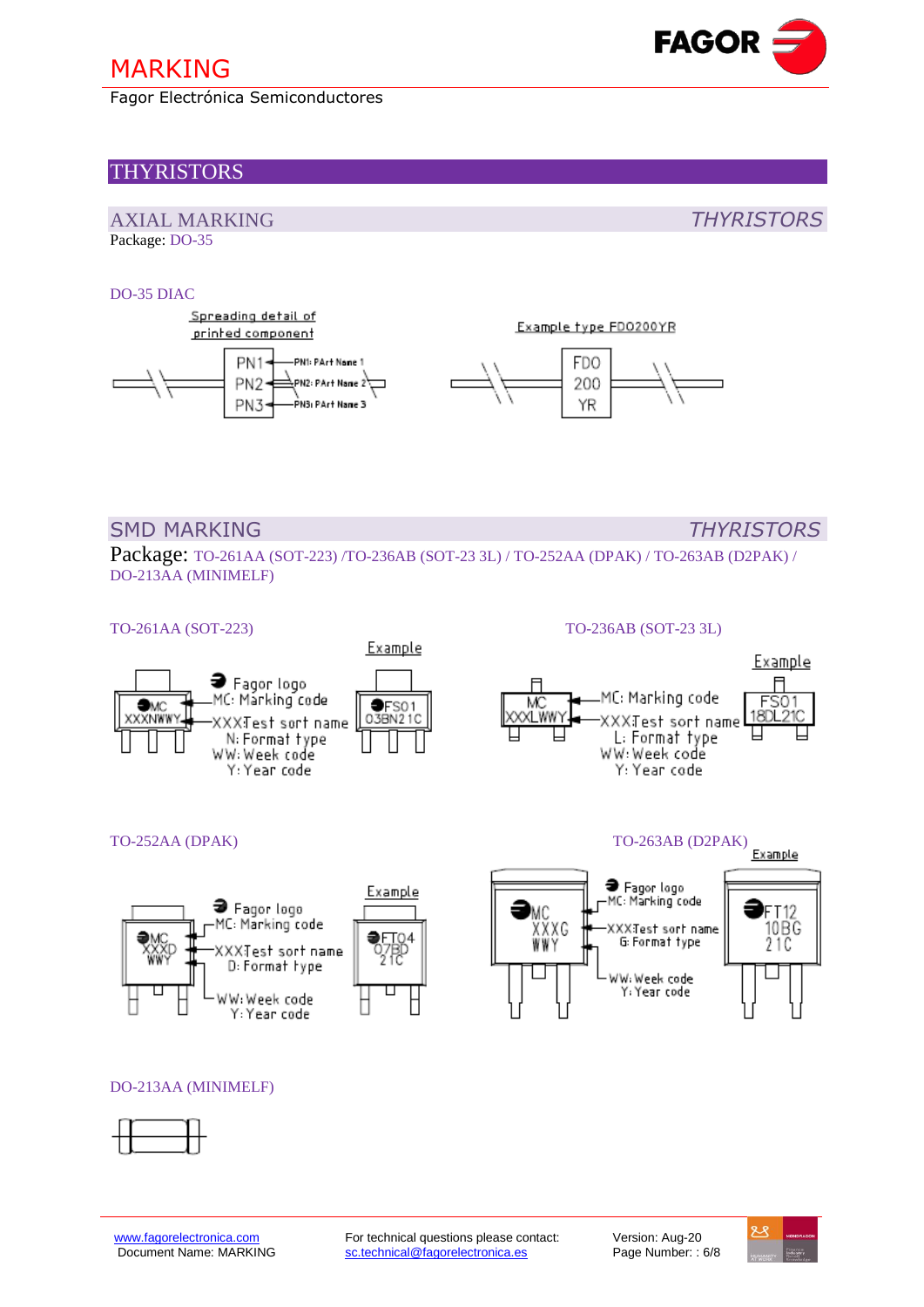Fagor Electrónica Semiconductores



# THROUGH HOLE MARKING *THYRISTORS*

Package: TO-226AA (TO-92) / TO-251 (IPAK)



# POWER PACK MARKING *THYRISTORS*

Package: / TO-220 AB / TO-220 AB INSULATED / TO-220 F / TO-3P INSULATED / TO-3P FP

### TO-220 AB TO-220 AB INSULATED